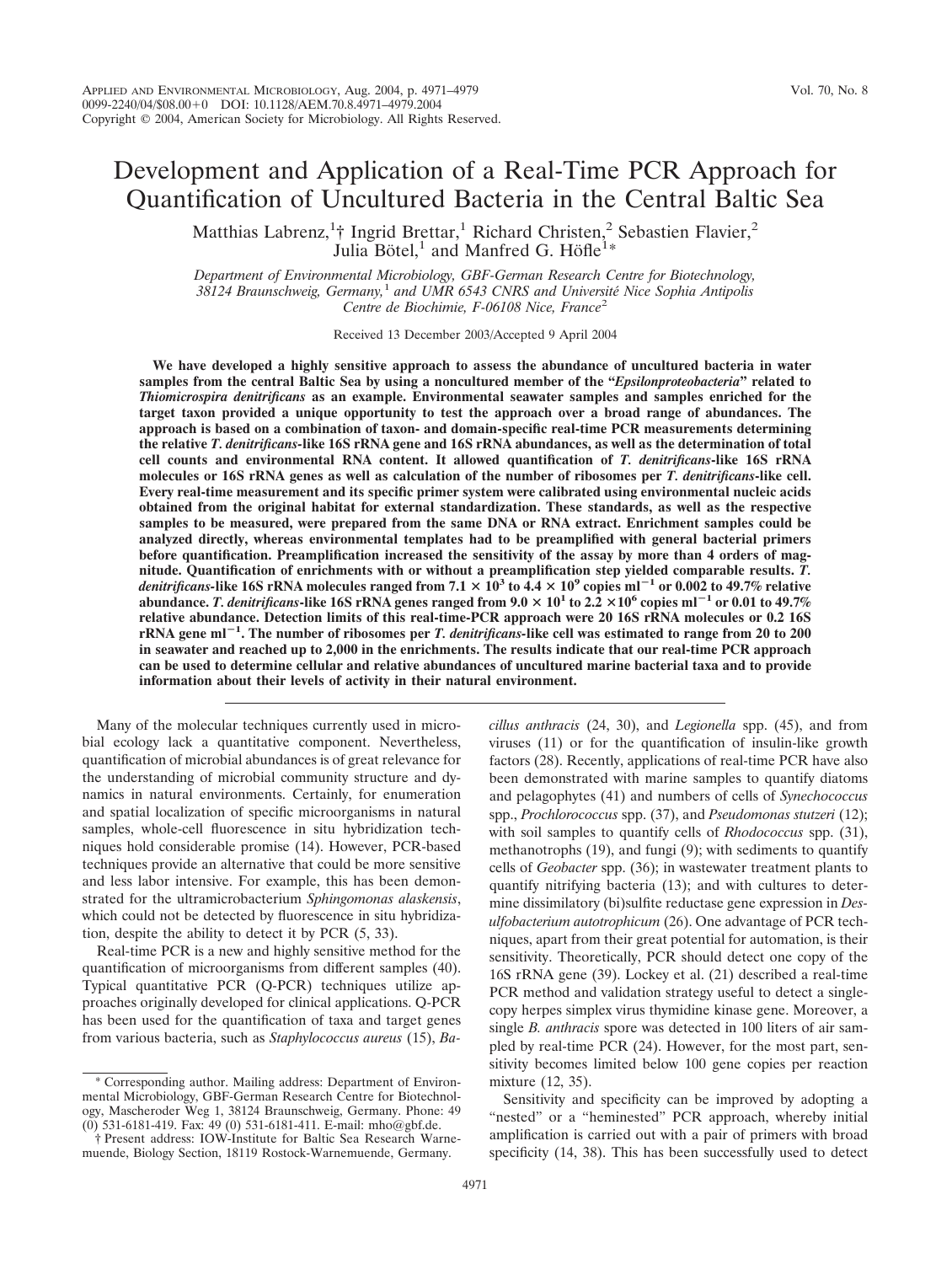| Sample | Depth $(m)$ or<br>enrichment<br>source of | rRNA content<br>Total 16S           | rRNA (no. of<br>Total 16S                                   |                         | T. denitrificans-like-organism-specific 16S<br><b>rRNA</b> fraction | Total cells<br>$(10^6 \text{/ml})^c$ | T. denitrificans<br>like-organism-<br>specific 16S<br>rRNA gene | T. denitrificans-like<br>No. of                              | T. denitrificans<br>ribosomes/<br>No. of |
|--------|-------------------------------------------|-------------------------------------|-------------------------------------------------------------|-------------------------|---------------------------------------------------------------------|--------------------------------------|-----------------------------------------------------------------|--------------------------------------------------------------|------------------------------------------|
|        | (sample)                                  | (ng/ml)                             | molecules/ $ml$ <sup><math>p</math></sup>                   | % Relative abundance    | No. of molecules/ml                                                 |                                      | relative abundance<br>fraction (%                               | cells/ml                                                     | like cell                                |
|        |                                           | $1.41~(\pm 0.04)$                   | $10^7$<br>$1.62\times10^9$ ( $\pm4.48\times$                | $0.003~(\pm 0.003)$     | $4.86 \times 10^4$ ( $\pm 1.34 \times 10^3$ )                       |                                      | $0.012 \ (\pm 0.002)$                                           | $2.58 \times 10^{2}$ ( $\pm 4.30 \times 10^{1}$ )            |                                          |
|        |                                           | $0.06~(\pm 0.02)$                   | $10^7$<br>$5.59 \times 10^{7}$ ( $\pm 2.09 \times$          | $0.059 \ (\pm 0.018)$   | $3.89 \times 10^4$ ( $\pm 1.23 \times 10^4$ )                       |                                      |                                                                 |                                                              |                                          |
| යි     |                                           | $0.31~(\pm 0.01)$                   | $10^7$<br>$3.54 \times 10^8$ ( $\pm 1.46 \times$            | $0.002 \ (\pm 0.001)$   | $7.10 \times 10^3$ ( $\pm 2.92 \times 10^2$ )                       | 0.53                                 |                                                                 |                                                              |                                          |
| 3      |                                           | $-0.00$<br>0.21(                    | $10^5$<br>$2.44 \times 10^8$ ( $\pm 9.51 \times$            | $0.0036~(\pm 0.0024)$   | $8.78 \times 10^3$ ( $\pm 3.42 \times 10^{1}$ )                     | 0.43                                 | $0.021~(\pm 0.007)$                                             | $9.00 \times 10^{1}$ ( $\pm 3.01 \times 10^{1}$ )            |                                          |
| 66     | 120                                       | (10.0)<br>0.29(                     | $10^6$<br>$132 \times 10^8$ ( $\pm 6.43 \times$             | $0.083~(\pm 0.038)$     | $2.76 \times 10^5$ ( $\pm$ 5.34 $\times 10^4$ )                     | 0.27                                 | $1.552 \ (\pm 0.158)$                                           | $4.19 \times 10^3$ ( $\pm 4.27 \times 10^{25}$ )             |                                          |
| 67     | 138                                       | $-10.01$<br>0.46(                   | $10^6$<br>$6.24 \times 10^8$ ( $\pm 8.75 \times$            | $0.916 (\pm 0.251)$     | $80 \times 10^{6}$ ( $\pm 8.02 \times 10^{4}$ )                     | 0.85                                 | $8.346 \ (\pm 3.110)$                                           | $7.08\times10^4$ ( $\pm2.64\times10^4$ )                     |                                          |
|        | 175                                       | $0.48 (\pm 0.02)$                   | $\vec{p}$<br>$5.53 \times 10^8$ ( $\pm 1.97 \times$         | $0.466 (\pm 0.075)$     | $2.58 \times 10^6$ ( $\pm 9.18 \times 10^{4}$ )                     | 0.90                                 | $15.055 \ (\pm 3.519)$                                          | $1.35 \times 10^5$ ( $\pm 3.17 \times 10^4$ )                | $\Omega$                                 |
| G1C    | 225                                       | $\frac{1}{20}$<br>0.04 <sub>0</sub> | $10^6$<br>$4.65 \times 10^{7}$ ( $\pm 3.78 \times$          |                         |                                                                     | 1.10                                 |                                                                 |                                                              |                                          |
| Bx21   | G7                                        | $-0.22$<br>3.27                     | $10^8$<br>$3.76 \times 10^{9}$ ( $\pm 2.63 \times$          | $8.445 (\pm 0.826)$     | $3.18 \times 10^8$ ( $\pm 3.11 \times 10^7$ )                       | 1.66                                 | $17.850 (\pm 2.709)$                                            | $2.96 \times 10^5$ ( $\pm 4.50 \times 10^4$ )                | $1,100^d$                                |
| Bx23   |                                           | $-0.13$<br>3.23(                    | $10^8$<br>$3.71 \times 10^{9}$ ( $\pm 1.45 \times$          | $19.099 \ (\pm 1.070)$  | $7.09 \times 10^8$ ( $\pm 3.97 \times 10^7$ )                       | 1.31                                 | $38.894 \; (\pm 9.100)$                                         | $5.10 \times 10^5$ ( $\pm 1.19 \times 10^5$ )                | $1,400^e$                                |
| Bx24   | $\Im$                                     | $7.74~(\pm 0.10)$                   | 10 <sup>7</sup><br>$8.90 \times 10^{9}$ ( $\pm 1.19 \times$ | $49.723 \; (\pm 9.951)$ | $4.43 \times 10^{9}$ ( $\pm 8.86 \times 10^{8}$ )                   | 4.43                                 | $49.654 \; (\pm 8.001)$                                         | $2.20 \times 10^{6}$ ( $\pm$ 3.54 $\times$ 10 <sup>5</sup> ) | $2,000^{6}$                              |

*b* Based on 1.15 109 molecules of 16S rRNA/ng. *c* Data from Weinbauer et al. (44). *d* Value indicates a 16-fold increase of ribosome content per cell in comparison to that of the original environmental sample.

*f* Value indicates a 100-fold increase of ribosome content per cell in comparison to that of the original environmental sample. in comparison to that of the original environmental sample.<br>in comparison to that of the original environmental sample.<br>I in comparison to that of the original environmental sample. *e* Value indicates a 70-fold increase of ribosome content per cell in comparison to that of the original environmental sample.  $\overline{c}$  $\frac{1}{2}$ <sup>6</sup> Beauty of 1.15 × 10<sup>5</sup> modelule of 160 as Eyecu in partial experience of 161 and the Chat from Weinbauer et al. (44).<br><sup>6</sup> Chat from Weinbauer et al. (44).<br><sup>4</sup> Value indicates a 16-fold increase of ribosome content per autotrophic ammonia-oxidizing bacteria in samples of lake water (14) or in combination with species-specific PCR product melting temperatures (with SybrGreen) to identify pathogenic *Campylobacter* species (23).

Our main interest is the ecology of microbial catalysts involved in major biogeochemical processes of the central Baltic Sea. Previous studies (3, 4) have shown that autotrophic denitrification may be an important process for N balance in the central Baltic Sea. Thus, in the present study, bacteria responsible for autotrophic denitrification were chosen as a target for our research. In a combined experimental and molecular approach, a bacterium related to *Thiomicrospira denitrificans* was identified as a major catalyst. Quantification of bacterial catalysts independent from their ribosome contents or the necessity of culturing these bacteria is a tool urgently needed for elucidating their ecology. We developed a specific Q-PCR technique allowing quantification of *T. denitrificans*-like bacteria both in experimental enrichments and in environmental samples. The method is based on specific primers (OST 1R and OST 1F) designed from a consensus sequence obtained from community fingerprints of Baltic bacterioplankton (M. G. Höfle, S. Flavier, R. Christen, J. Bötel, M. Labrenz, and I. Brettar, submitted for publication). The method gave reliable results when it was applied to DNA as well as to RNA extracted from bacterioplankton. Our approach allowed the in situ detection of a bacterial catalyst under consideration down to 90 cells  $ml^{-1}$  or a relative abundance of 0.01% without the need of absolute standards in real-time experiments. Based on total bacterial cell counts, the number of ribosomes per cell could also be estimated. This approach may help to improve quantification of major bacterial catalysts, especially for oligotrophic environments, and allow us to gain new insights into their in situ ecology.

### **MATERIALS AND METHODS**

**Sampling, analysis of samples, and growth conditions.** Water samples were taken at depths of 5 to 225 m in the central Baltic Sea (Gotland Deep) in September 1998 (Table 1). Sample handling and physicochemical analysis have been described elsewhere (3, 10). The samples were filtered immediately onto a sandwich of a Nuclepore filter (pore size,  $0.2 \mu m$ ) and a glass fiber filter (GF/F; Whatman) and stored frozen for later analysis (16). To enrich autotrophic denitrifiers, water samples from the oxic-anoxic interface at 138 m (in situ concentrations: NO<sub>3</sub>, 0.4  $\mu$ mol liter<sup>-1</sup>; H<sub>2</sub>S, 5.7  $\mu$ mol liter<sup>-1</sup>; no O<sub>2</sub>), above the interface at 120 m ( $O_2$ , 0.3 ml; NO<sub>3</sub>, 8.0  $\mu$ mol liter<sup>-1</sup>; no H<sub>2</sub>S), and below the interface at 175 m (H<sub>2</sub>S, 24  $\mu$ mol liter<sup>-1</sup>; no NO<sub>3</sub>) were incubated at 5°C in the dark in gastight 1.2-liter bottles after the addition of 150  $\mu$ mol of KNO<sub>3</sub> liter<sup>-1</sup> and 100  $\mu$ mol of Na<sub>2</sub>S<sub>2</sub>O<sub>3</sub> liter<sup>-1</sup>. Controls were run without substrate addition. After 44 h (samples Bx21 and Bx23) and 88 h (sample Bx24), enriched water samples were processed analogously to the untreated water samples. Total bacterial counts were determined as described by Weinbauer et al. (44).

**Nucleic acid extraction and quantification.** To process the nucleic acids of the water samples harvested on sandwich filters, nucleic acid extraction and quantification from the frozen filters were performed by parallel extraction of RNA and DNA (using a phenol extraction protocol) as described by Weinbauer et al. (43). Nucleic acid concentrations were determined fluorometrically (42). Prior to RT-PCR and fluorometric analysis, RNA extracts were treated with DNase I (Roche Diagnostics, Mannheim, Germany) for 60 min at 37°C.

**Primers.** The application of 16S ribosomal complementary DNA (rcDNA) single-strand conformation polymorphism analysis and sequencing of dominant bands (29) demonstrated that an autotrophic denitrifying bacterium related to, but not identical with, *T. denitrificans* was the dominant autotrophic denitrifier in the above-described enrichments (Höfle et al., submitted). Subsequent development of highly specific primers against this bacterium has also been described in detail (Höfle et al., submitted). *T. denitrificans*-like forward primer OST 1F (5-TCAGATGTGAAATCCAATGGCTCA-3) corresponds to 16S rRNA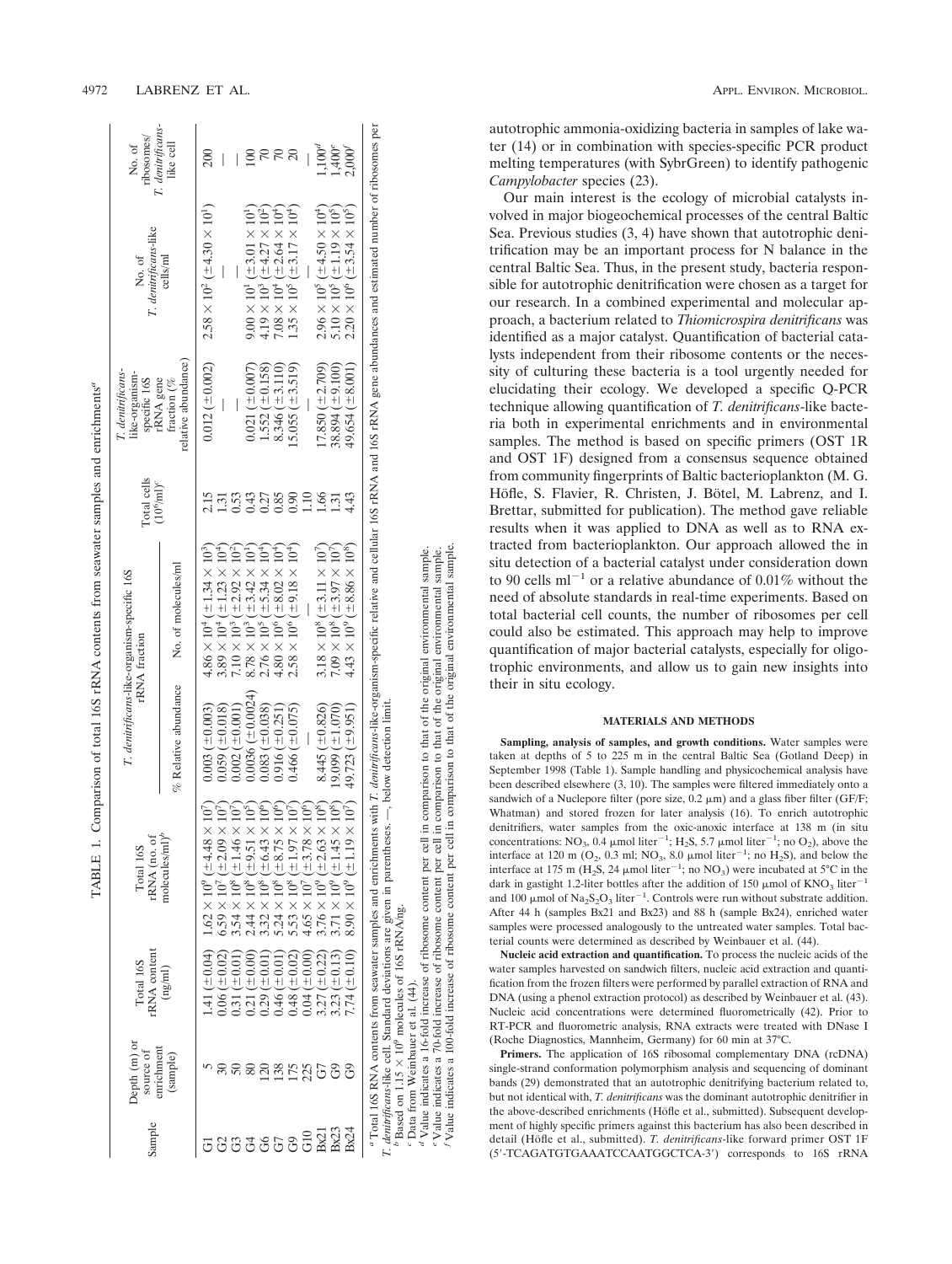

FIG. 1. Agarose (1.2%) gel of RT-PCR amplification products based on the OST 1F-OST 1R (OST) or Com 1-Com 2ph (Com) primer system from various template RNAs. Templates originated from the thiosulfate-plus-nitrate enrichment Bx21, *T. denitrificans* DSM 1251<sup>T</sup>, or *E. coli* K-12. The first lane contains molecular size markers (100 bp). NC, negative control.

*Escherichia coli* positions 663 to 686, and reverse primer OST 1R (5-CTTAGC GTCAGTTATGTTCCAGG-3) corresponds to *E. coli* positions 803 to 825. Primers used for bacterial 16S rRNA gene and 16S rcDNA amplification from environmental DNA or RNA are given by Schwieger and Tebbe (34). Primer set Com 1 (5'-CAGCAGCCGGGTAATAC-3') and phosphorylated Com 2ph (5'-CCGTCAATTCCTTTGAGTTT-3) amplify positions 519 to 926 of the *E. coli* 16S rRNA gene.

**16S rcDNA generation.** To retrieve 16S rcDNA, 30 ng of template RNA was reverse transcribed at 50°C with the Thermoscript reverse-transcription (RT)- PCR system (Invitrogen) and the universal reverse primer 1492R (5'-GGTTA CCTTGTTACGACTT-3) (20), according to the manufacturer's instructions. In each reverse transcription reaction mixture, some RNA samples were not supplemented with reverse transcriptase to rule out DNA contamination.

**Relative quantification protocol without a preamplification step.** A Rotor-Gene real-time cycler (Corbett Research), the Brilliant SybrGreen Q-PCR master mix (Stratagene), and nucleic acids isolated from Baltic seawater experiment (Bx) enrichments most likely containing large amounts of the target species were used for the establishment of Q-PCR and quantitative RT-PCR (Q-RT-PCR) protocols. Prior quantifications, minimum Com and OST primer concentrations (in a range from 50 to 900 nM for each primer), and optimal template concentrations were determined. For optimal primer binding, a temperature of 59°C was determined, where no binding to the sequence of the most closely related bacterium which could be cultured, i.e., *T. denitrificans*, occurred (Fig. 1). The optimized PCR mixtures (25  $\mu$ l) contained 1× Brilliant SybrGreen Q-PCR master mix (Stratagene), the Com (a 900 nM concentration of each primer) or OST 1 (OST 1F, 900 nM; OST 1R, 300 nM) primer system, and 2 to 4 ng of nucleic acids extracted from the Bx enrichments. An initial denaturing step at 95°C for 15 min was followed by 40 cycles of 94°C for 30 s, 59°C for 40 s, and 72°C (a measuring step) for 50 s. Potential development of primer dimers was determined by a melting-point analysis in a range from 40 to 94°C. Each measurement was performed multiple times (at least three replicates).

**Relative quantification protocol including a preamplification step.** Four nanograms of generated 16S rcDNA or 2 to 4 ng of chromosomal DNA was preamplified according to the method of Teo et al. (38), using the universal primer 1492R and the *Bacteria*-specific forward primer 27F (5-AGAGTTTGATCCTG GCTCAG-3') (20). PCR mixtures contained  $1 \times$  PCR buffer, a 200  $\mu$ M concentration of each deoxynucleoside triphosphate, 150 nM concentrations of the forward and reverse primers, and  $0.025$  U of Hot Star *Taq* (Qiagen)/ $\mu$ l. An iCycler (Bio-Rad) was used to incubate reaction mixtures through an initial denaturation at 95°C for 15 min, followed by 16 cycles of 94°C for 1 min, 55°C for 1 min, and 72°C for 2 min. Additional Q-PCR and Q-RT-PCR protocols are as described above. In order to check the comparability of the two protocols, Bx enrichments were quantified with and without preamplification steps.

**Real-time data analysis.** Relative standards were prepared using serially diluted (1:10) nucleic acids isolated from exactly the same DNA or RNA extract. Each sample measured was calibrated by its own respective Com and OST standards. Due to potentially lower PCR efficiencies of nondiluted DNA or cDNA extracts, each sample to be measured was always diluted 1:10. Calibration curves were generated by Rotor-Gene software version 4.6. For each standard, the concentration was plotted against the cycle number at which the fluorescence signal increased above the background or cycle threshold  $(C_T$  value). The slope of each calibration curve was incorporated into the following equation to determine the reaction efficiency: efficiency =  $10^{(-1/\text{slope})} - 1$ . According to this formula, an efficiency of 1 means a doubling of product in each cycle. Only data resulting from measurements with comparable Com- and OST-specific PCR efficiencies were used for further calculations.

**Calculation of numbers of** *T. denitrificans***-like cells and 16S rRNA molecules.** In order to calculate numbers of *T. denitrificans*-like cells, total cell numbers were used and the Com product/OST product ratios were obtained from relative 16S rRNA gene quantifications, assuming that all cell counts represented bacteria. As with the calculation of *T. denitrificans*-like 16S rRNA molecule numbers, total 16S rRNA molecule numbers were used and the Com product/OST product ratios were obtained from relative 16S rcDNA quantification analyses. Total 16S rRNA molecule numbers were calculated as follows. Total RNA was quantified as described above. The RNA extraction efficiency of our phenol extraction protocol has been demonstrated to range from 52 to 66% and to be relatively constant for gram-negative bacteria (43). Therefore, we used a 60% extraction efficiency to calculate the real amount of total RNA based on the fluorescence measured. Neglecting tRNA and mRNA, which are minor components of the total RNA pool, the 23S and 16S rRNAs are present in a ratio of 2:1. Consequently, 16S rRNA quantities are just one-third of the total rRNA contents. Calculations for conversions between the mass and the number of copies of a 1,542-bp 16S rRNA were performed as follows (PCR Application Manual, 2nd ed., online version, Roche Molecular Biochemicals, Mannheim, Germany). To calculate molecular mass, the following formula was used:  $1,542$  bp  $\times$  340 Da/bp  $=$  524,280 Da = 5.24  $\times$  10<sup>5</sup> Da. To calculate the number of picomoles per microgram, we used the formula  $10^6$  pg/ $\mu$ g  $\times$  [1 pmol/(5.24  $\times$  10<sup>5</sup> pg)] = 1.91 pmol/g. To calculate the number of molecules per microgram, we used the formula  $[(6.022 \times 10^{11} \text{ molecules})/ \text{pmol}] \times 1.91 \text{ pmol}/ \mu\text{g} = 1.15 \times 10^{12} \text{ mole}$ cules/ $\mu$ g = 1.15  $\times$  10<sup>9</sup> molecules/ng.

**Evaluation of Q-PCR and Q-RT-PCR.** In order to evaluate the quality of our quantification protocols, the number of ribosomes per *T. denitrificans*-like bacterial cell was calculated and compared to literature data. Calculations were based on respective 16S rRNA molecule numbers divided by the specific numbers of *T. denitrificans*-like bacterial cells. A flow diagram, comprising the several steps, analyses, and calculations for the assessment of the copy numbers for 16S rRNA molecules and genes as well as the numbers of ribosomes per cell, is given in Fig. 2.

**Statistical analysis.** In order to test whether there was a significant difference  $(P < 0.05)$  between results obtained by quantifications with and without preamplification, the Student *t* test was performed.

## **RESULTS**

**Environmental 16S rRNA content and total cell counts.** Environmental 16S rRNA content ranged from 0.04 to 1.41 ng ml of seawater<sup>-1</sup>, corresponding to  $4.65 \times 10^7$  to  $1.62 \times 10^9$  16S  $rRNA$  molecules ml<sup> $-1$ </sup> (Table 1). The highest 16S  $rRNA$  content was observed in the photic zone (5 m). In enrichments, after 44 h (Bx21 and Bx23) or 88 h (Bx24) of incubation, 16S  $rRNA$  contents ranged from 3.23 to 7.74 ng ml<sup>-1</sup>, corresponding to 3.71  $\times$  10<sup>9</sup> to 8.90  $\times$  10<sup>9</sup> 16S rRNA molecules ml<sup>-1</sup> (Table 1). Total cell counts in the water column ranged from  $0.27 \times 10^6$  to 2.15  $\times$  10<sup>6</sup> cells ml<sup>-1</sup>, with highest numbers occurring in the upper 30 m (Table 1). Total cell counts in enrichments ranged from  $1.66 \times 10^6$  to  $4.43 \times 10^6$  cells ml<sup>-1</sup>.

**Establishment of Q-PCR and Q-RT-PCR assays.** Using nucleic acids extracted from the Bx enrichments, quantification of *T. denitrificans*-like 16S rRNA molecules as well as 16S rRNA genes was successful without a preamplification step in a range from 8 to 50% relative abundance (Table 1). With 16S rRNA genes, the average PCR efficiency was slightly above 1 for the Com and the OST primer systems, respectively (Table 2). Similarly, with 16S rRNA, the average PCR efficiency was 0.8 for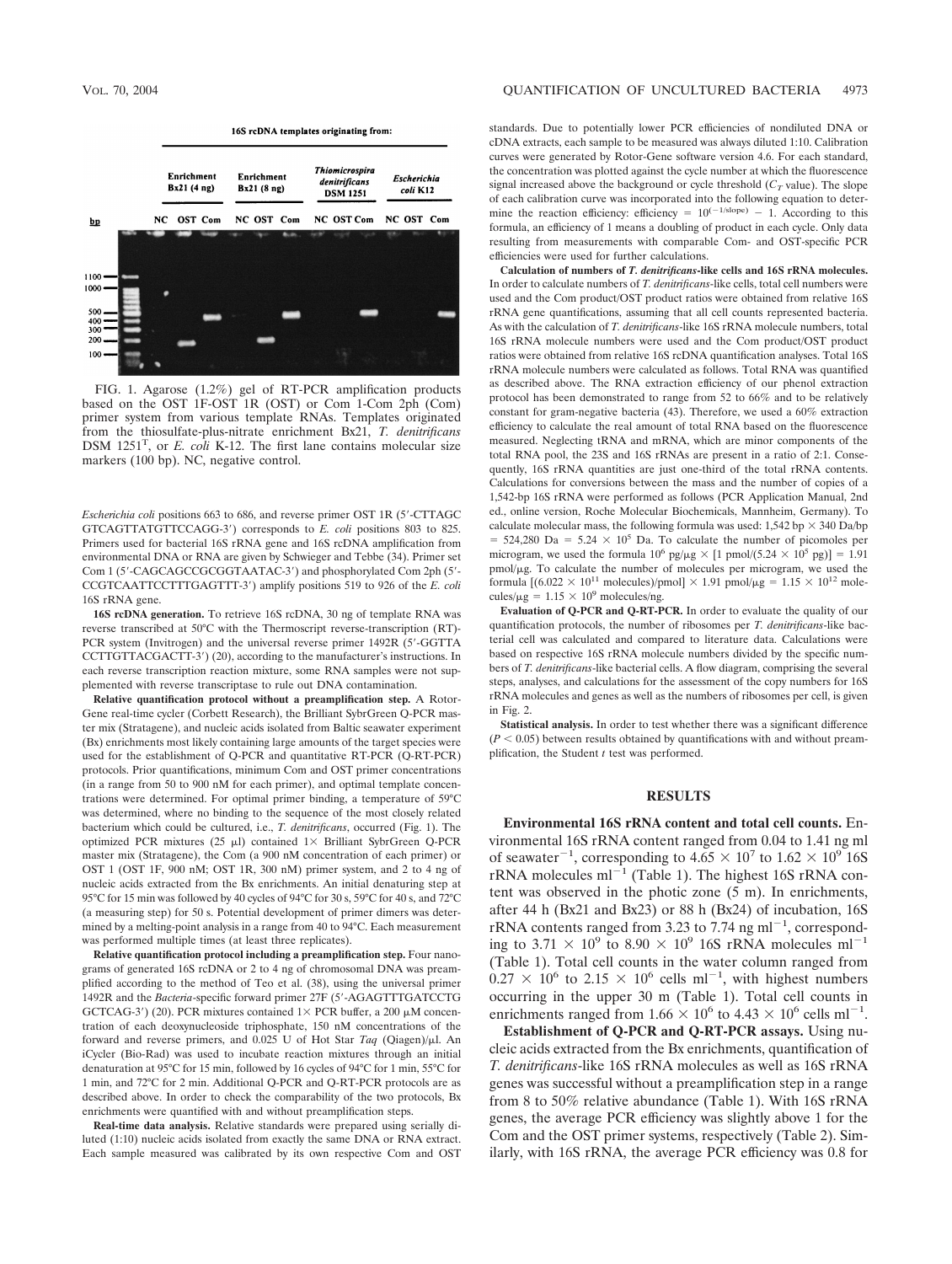

FIG. 2. Flow diagram of the culture-independent approach to assess the abundance of *T*. *denitrificans*-like bacteria. Solid lines depict those characteristics which have to be measured for our quantification approach. Dotted lines depict characteristics which have to be calculated in order to estimate the numbers of *T. denitrificans*-like cells, 16S rRNA molecules, and ribosomes. Detailed calculations are given in Materials and Methods.

the Com as well as the OST primer system. However, this protocol was not transferable to environmental samples, where the *T. denitrificans*-like organism was probably present in smaller amounts. Despite the fact that melting-curve temperatures indicated satisfactory amplification products for the bacterial primer system, environmental 16S rRNA and 16S rRNA genes used as templates for real-time PCR sometimes resulted in impossible PCR efficiencies for the bacterial primer system or no amplification with the OST primer system (Fig. 3). Thus, our quantification protocol was further developed, resulting in a nested-PCR approach. Preamplification of 16S rRNA genes or 16S rcDNA with the 27F-1492R primer system before RT analyses with the Com and OST primer systems increased the molecule copy number  $3.5 \times 10^4$ -fold and resulted in improved PCR efficiencies for the Com as well as the OST primer system (Table 2). Moreover, Q-PCR and Q-RT-PCR was successfully applied to most of the environmental samples (Table 1). Regarding 16S rRNA analyses, the linearity of Com and OST amplification was given from quantities of 7.8  $\times$  10<sup>10</sup> to 1.7  $\times$  $10<sup>3</sup>$  molecules (Fig. 4), with a correlation coefficient of 0.999. An upper quantification limit could not be evaluated. A comparison of the specific abundances obtained by real-time PCR without a preamplification step and those from analyses including a preamplification step is demonstrated in Fig. 5. Statistically, there was no evidence for a significant variation between results gained by both quantification procedures (Student's *t* test;  $P < 0.05$ ).

**Quantification of** *T. denitrificans***-like bacteria after preamplification.** Quantification of *T. denitrificans-*like 16S rRNA molecules was successful in a range from  $7.1 \times 10^3$  to  $4.4 \times 10^9$ copies per ml or 0.002 to 49.7% relative abundance. Quantification of *T. denitrificans*-like 16S rRNA genes was successful in a range from  $9.0 \times 10^1$  to  $2.2 \times 10^6$  copies ml<sup>-1</sup> or 0.01 to 49.7% relative abundance (Table 1). The estimated number of ribosomes per environmental *T. denitrificans-*like cell ranged from 20 to 200 (mean value,  $100 \pm 70$ ) and increased during enrichments up to 2,000. This result demonstrated a 16- to 100-fold increase in comparison to levels in the seawater sample with which the enrichment was started (Table 1). OST products melted specifically at 77.3 to 77.4°C, and Com products melted at 82.7 to 82.8°C (Table 2). Other properties of the primer sets used for Q-PCR protocols with and without preamplification are also shown in Table 2.

## **DISCUSSION**

**Applicability of the approach.** Our approach, combining total cell counts, environmental RNA content, and real-time

| TABLE 2. Properties of PCR and RT-PCR and the different primer sets used for Q-PCR protocols <sup>a</sup> |  |
|-----------------------------------------------------------------------------------------------------------|--|
|-----------------------------------------------------------------------------------------------------------|--|

| Target and<br>primers | Reaction efficiency |                 | Correlation coefficient of<br>regression line |                   | Melting temp $(^{\circ}C)$ |                  | Detection limit of<br>T. denitrificans-like<br>nucleic acids $ml^{-1b}$ |       |
|-----------------------|---------------------|-----------------|-----------------------------------------------|-------------------|----------------------------|------------------|-------------------------------------------------------------------------|-------|
|                       | Before              | After           | Before                                        | After             | Before                     | After            | Before                                                                  | After |
| 16S rRNA gene         |                     |                 |                                               |                   |                            |                  |                                                                         |       |
| Com                   | $1.02 \pm 0.02$     | $0.99 \pm 0.06$ | $1.000 \pm 0.000$                             | $0.999 \pm 0.001$ | $83.87 \pm 0.16$           | $82.73 \pm 0.36$ |                                                                         |       |
| <b>OST</b>            | $1.04 \pm 0.15$     | $0.97 \pm 0.09$ | $0.996 \pm 0.003$                             | $1.000 \pm 0.000$ | $77.47 \pm 0.14$           | $77.44 \pm 0.15$ | $1.4 \times 10^{3}$                                                     | 0.2   |
| 16S rRNA              |                     |                 |                                               |                   |                            |                  |                                                                         |       |
| Com                   | $0.81 \pm 0.07$     | $0.88 \pm 0.08$ | $0.999 \pm 0.001$                             | $0.998 \pm 0.002$ | $82.52 \pm 0.26$           | $82.83 \pm 0.33$ |                                                                         |       |
| <b>OST</b>            | $0.84 \pm 0.07$     | $0.89 \pm 0.08$ | $0.998 \pm 0.001$                             | $0.998 \pm 0.002$ | $77.38 \pm 0.15$           | $77.40 \pm 0.17$ | $7.4 \times 10^4$                                                       | 20    |

*<sup>a</sup>* Before, results without a preamplification step, using nucleic acids extracted from Bx enrichments; after, results with a preamplification step. Mean values of three or more determinations  $\pm$  standard deviations are given. *b* Values are numbers of copies.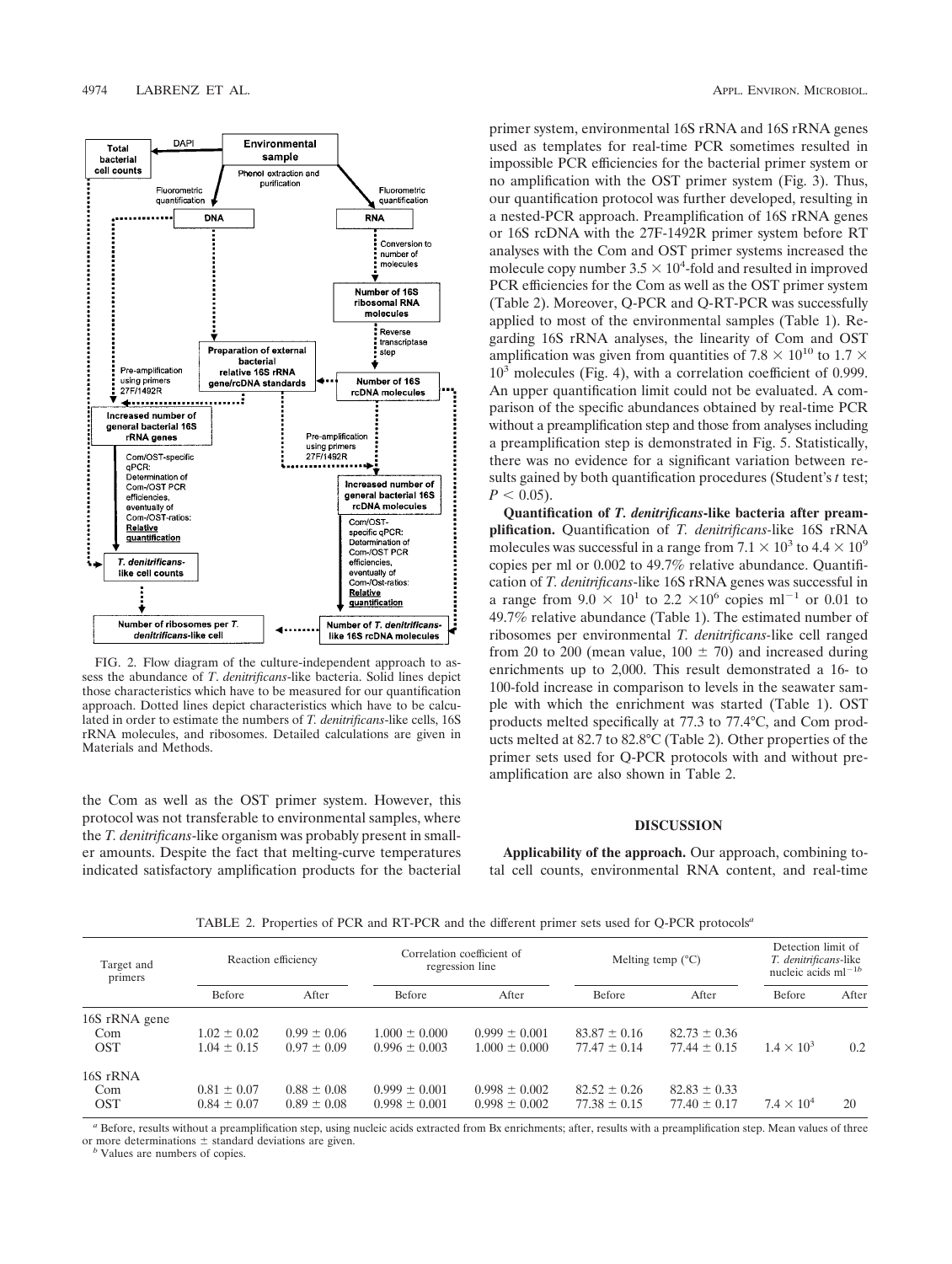

FIG. 3. Insufficient quantification of bacterial 16S rRNA genes from sample G6 (depth, 120 m) by real-time PCR (without preamplification). (A) Environmental DNA was used as the template in quantities of  $6.1 \times 10^5$  to  $6.1 \times 10^2$  bacterial chromosomes for the Com primer set, representing  $C_T$  values ranging from 20.6.0 to 25.1. Specific PCR products did not appear when environmental DNA was used as the template for the OST primer set. DNA contamination represented  $C_T$  values ranging from 30.4 to 33.6. Norm. Fluoro., normalized fluorescence. (B) Relation between the  $C_T$  and the apparent amount of 16S rRNA gene molecules by SybrGreen real-time PCR. Each point represents an amount of 16S rRNA gene molecules corresponding to the  $C_T$  value with the Com primer set. Values for standard molecules are represented as blue points, and those for samples are shown as red points. The correlation coefficient of the regression line was 0.999. PCR efficiency was 1.78. (C) Melting-curve analysis of online PCR signals. Peak *a* shows DNA contaminants melting at 72.0 to 73.0°C; peak *b* shows Com products melting at 81.5 to 82.0°C. deg., degrees.

PCR for the quantification of bacteria from the central Baltic Sea, was successfully applied for an uncultured epsilonproteobacterium related to *T. denitrificans*. It was applicable to enrichments as well as to oligotrophic seawater samples. The real-time PCR had at least a 5-log dynamic range of detection with the OST as well as the Com primer set. This detection range has already been observed by others (11). However, sometimes the bacterial 16S rRNA gene real-time PCR assay was only log linear over 4 orders of magnitude. This finding accords with the data of Harms et al. (13), who found that results of the bacterial 16S rRNA gene real-time PCR assay were log linear over 4 orders of magnitude with DNA standards but that results with *Nitrospira* 16S rRNA genes, ammonia-oxidizing bacterium 16S rRNA genes, and *Nitrosomonas oligotropha*-like *amoA* genes were log linear over 6 orders of magnitude. This difference is probably due to the fact that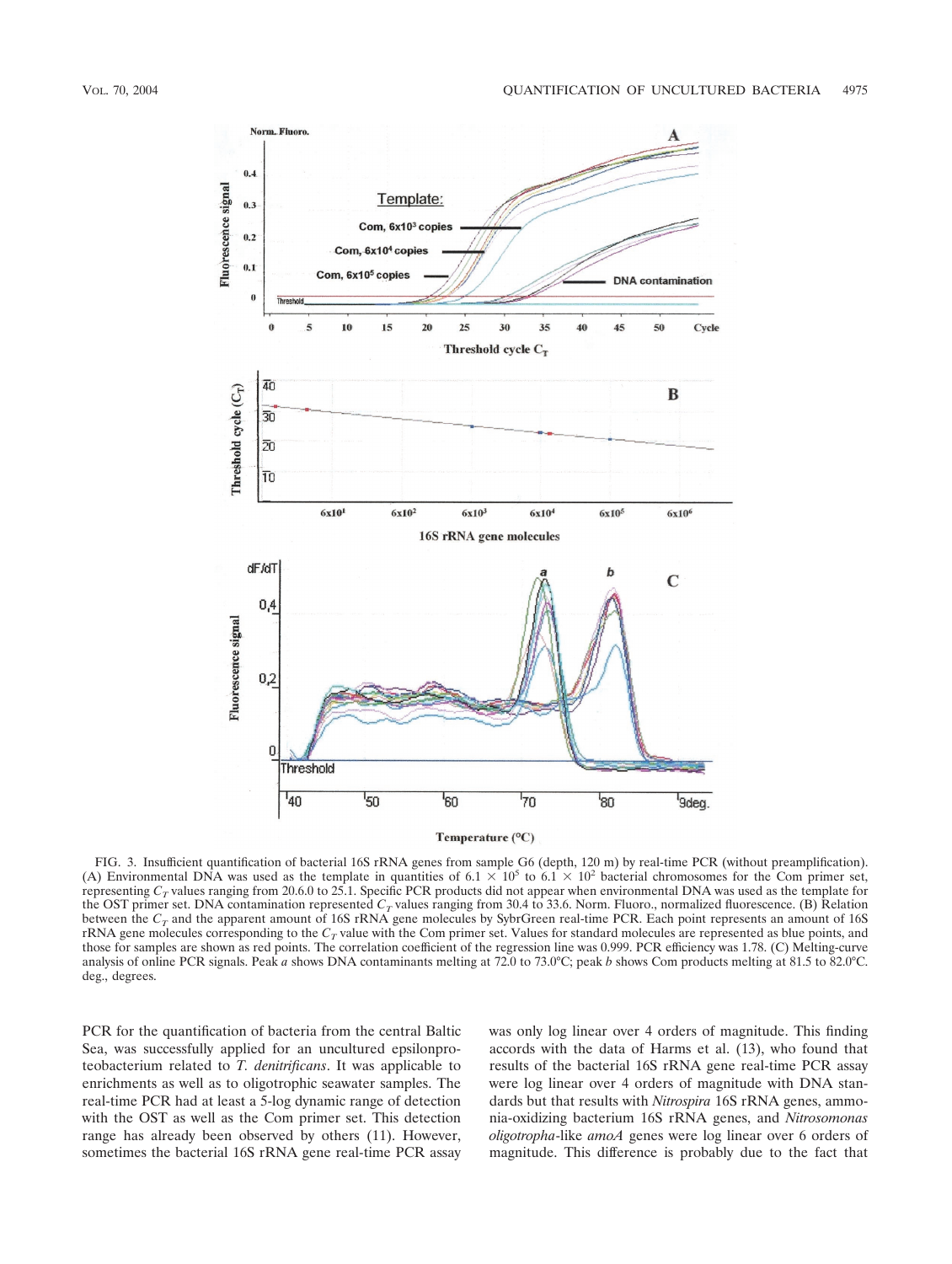

## 16S rcDNA molecules

FIG. 4. Detection limits of environmental *T. denitrificans*-like 16S rRNA in sample G3 (50-m depth) from the Baltic Sea by real-time PCR. (A) Sensitivity of the Com and OST primer sets in quantifying *T. denitrificans*-like 16S rRNA. After RT-PCR with primer 1492R and preamplification with primers 27F and 1492R, 16S rcDNA was used as the template in quantities of  $7.8 \times 10^{10}$  to  $7.8 \times 10^{7}$  molecules for the Com primer set and  $1.7 \times 10^7$  to  $1.7 \times 10^3$  molecules for the OST primer set (values shown in italics), representing  $C_T$  values ranging from 3.0 to 32.2. Norm. Fluoro., normal fluorescence. (B) Relation between the  $C_T$  and the apparent amount of 16S rcDNA molecules obtained with SybrGreen real-time PCR. Each point represents an amount of 16S rcDNA molecules corresponding to the  $C_T$  value with the Com and OST primer sets. The correlation coefficient of the regression line was 0.999. The PCR efficiency was 0.82.

primer systems of higher specificity are less sensitive to bacterial contamination. However, linear results over 7 orders of magnitude (from 7.5 ng down to 7.5 fg) have also been reported for a SybrGreen assay, a 5'-exonuclease assay, and a fluorescence resonance energy transfer assay used to detect *Brucella abortus* (27).

**Sensitivity and detection limits.** Contaminant genomic DNA is usually present in polymerase preparations and may lead to significant fluorescence in the no-template controls after about 35 cycles (1). In our experiments, this was indeed observed with the Com primer system, mostly with *E. coli* K-12 as a contaminant (data not shown), but usually not with the

OST primer set (data not shown). This may be due to the high specificity of the *T. denitrificans*-like primers employed. In an attempt to overcome the contamination problem, Corless et al. (6) applied several treatments, such as UV light, DNase I enzyme treatment, or restriction endonuclease digestion, but all treatments were accompanied with an associated decrease in sensitivity. In order to increase sensitivity, we applied the preamplification approach, which enriched the target for nested Q-PCR by more than 4 orders of magnitude. This approach resulted in an observable PCR product, but it must be noted that the additional PCR step may also increase the PCR biases. Furthermore, it should also be noted that our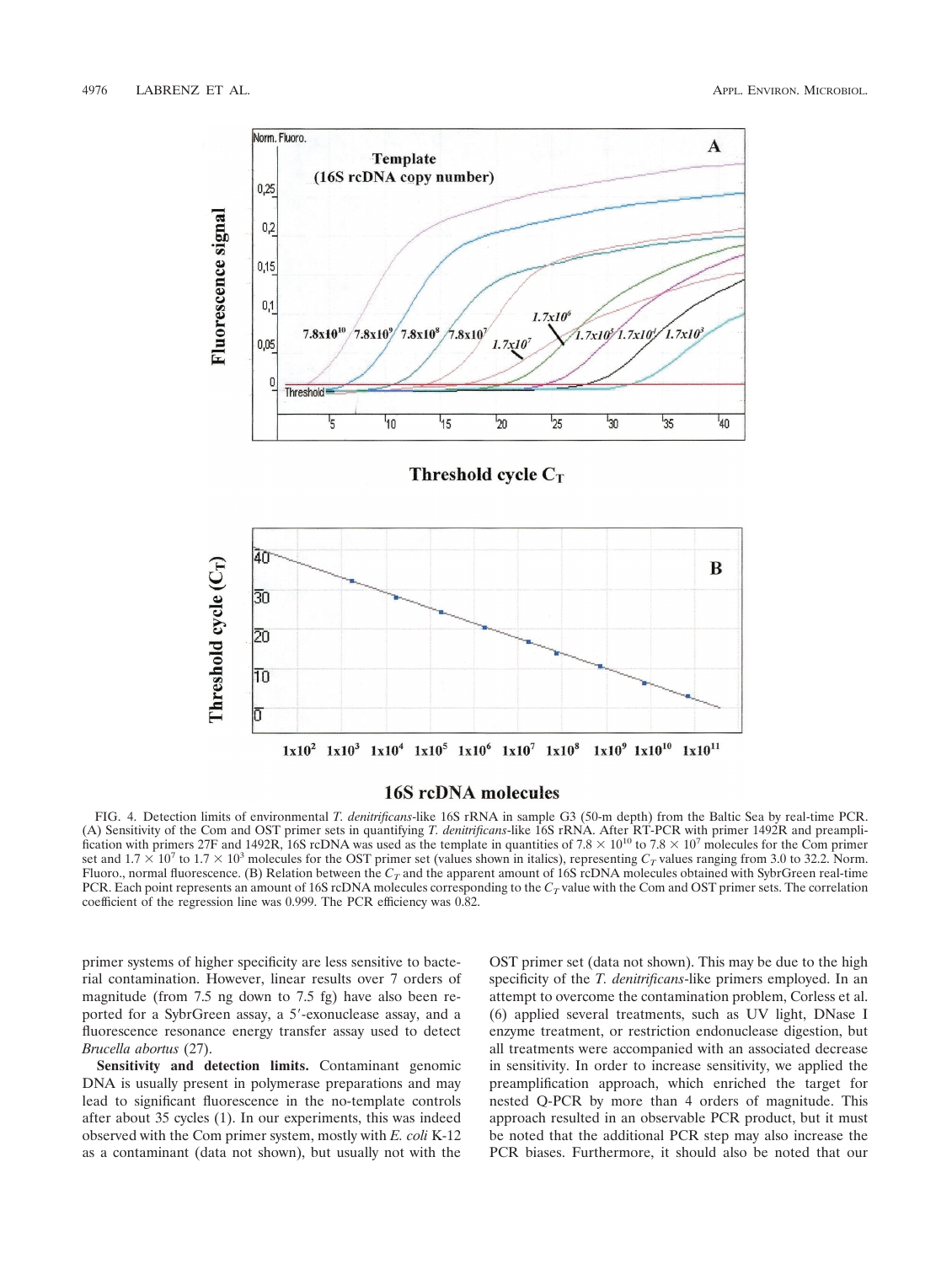

FIG. 5. Mean values of *T. denitrificans*-like 16S rRNA fractions (percent relative abundance) achieved from quantifications without (lane 1) and with (lane 2) a preamplification step. (A) Enrichment Bx21. The Student *t* test ( $P < 0.05$ ) showed no evidence for a significant variation between results gained by using both quantification protocols ( $P$  value, 0.96;  $n = 15$ ; degrees of freedom, 13). (B) Enrichment Bx24. The Student *t* test ( $P < 0.05$ ) showed no evidence for a significant variation between results gained by both quantifications protocols (*P* value, 0.83;  $n = 8$ ; degrees of freedom, 6).

enrichments consisting of at least 8% target DNA or RNA were successfully quantified without preamplification. However, quantification of these enrichments using a preamplification step did not yield significantly different results (Fig. 5), and community fingerprints with and without preamplification were also found to be highly similar (data not shown). Rodrigues et al. found that real-time PCR has a 6-log dynamic range of detection for DNA from pure cultures  $(10^2 \text{ to } 10^7 \text{ cells})$  $ml^{-1}$ ) but that it is less sensitive with soil samples (31). Moreover, their experiments suggested that the type of target gene sequence can also be an important factor in detection. They found different standard curves for the *fcb*-targeted gene and the 16S rRNA-targeted gene. Other factors affecting detection limits in PCR-based methods included the type and composition of the sample matrix, the type of target organism, the number and diversity of bacteria in the sample, the *Taq* polymerase used, and the DNA extraction protocol (22, 31). However, Teo et al. (38) suggested that a nested-PCR approach using a combination of cycle-limited conventional PCR and Q-PCR enables the detection of low-copy-number target DNA when it is present in a high background of nontarget DNA. In results similar to ours (Table 2), they found that the relative amplification efficiency of a nested-PCR approach equals that obtained with the target DNA and quantification standards. However, their experiments were based on human immunodeficiency virus type 1 DNA, and environmental samples can have high levels of chemical and genetic complexity not encountered in tissue or pure cultures (36). In general, detection limits for quantification by PCR range between 10 and 200 copies per reaction. For example, Baldwin et al. (2) detected aromatic oxygenase genes down to a detection limit of 200

copies with a SybrGreen assay, and Kolb et al. (19) detected 10 to 100 copies of the *pmoA* gene from methanotrophs in soil. However, quantification of DNA extracts from pure cultures of *S. aureus* in a LightCycler system using SybrGreen proved to be less sensitive (60 *nuc* gene copies/µl) than using a fluorigenic TaqMan probe (6 *nuc* gene copies/ $\mu$ I) (15). Considering the sample dilutions as well as preamplification, detection limits of our approach were much lower, being 20 copies for RNA and 0.2 copy for DNA ml of seawater<sup>-1</sup> (Table 2).

**PCR efficiencies.** Another source of error which may be encountered is varied PCR efficiencies. A perfect amplification, in which each target sequence is replicated during every cycle, would have an efficiency of 1.0. Bach et al. (1) detected correlations between fluorescence and starting copy number for three peptidase gene classes of the same high quality independently of a SybrGreen or a TaqMan assay. However, the PCR efficiencies of a SybrGreen assay, a 5'-exonuclease assay, and a fluorescence resonance energy transfer assay have been compared by Newby et al. (27). They found that the SybrGreen assay usually showed lower efficiencies, which was explained by the presence of the intercalating dye that can be inhibitory to PCR (46). Comparing PCR efficiencies for the *fcb*-targeted gene with those for the 16S rRNA-targeted gene, Rodrigues et al. (31) suggested that the target sequence can also be an important factor resulting in different efficiencies. In our studies, various PCR efficiencies were also detected (Table 2). To overcome this problem, each measurement was verified and standardized by its own domain-specific as well as *T. denitrificans*-like-organism-specific standardization derived from a dilution series of a corresponding environmental target 16S rcDNA or 16S rRNA gene; i.e., each sample had its own set of standards and dilution series.

**Conversion of numbers of gene copies to specific cell numbers.** Some general aspects regarding quantification by realtime PCR must be taken into consideration. The final determination of bacterial load by real-time PCR in a multispecies community will be influenced by the variation in the number of rRNA operons in a given species (7). Further, the number of replication forks is directly related to the generation time, which in turn depends on the metabolic status of the bacteria at the time of sampling (17). Not knowing the exact number of copies of 16S rRNA operons in a given target species at the time of sampling represents a limitation to the assessment of bacterial numbers by real-time PCR based on the 16S rRNA gene (25). Thus, a DNA standard representing those bacteria most likely to predominate in any given habitat is important for a more accurate determination of the total bacterial load. For this reason, our external relative standardizations were specifically prepared for every sample quantified and solely based on its respective original community DNA or RNA, and they were as close to natural conditions as possible. Moreover, our approach combining different methods still allowed an estimation of numbers of taxon-specific cells and 16S rRNA molecules.

**Assessment of the number of ribosomes as an indicator of cell activity.** In general, the number of ribosomes per cell is considered to be a measure of the protein-synthesizing capacity of the cell and its growth potential or growth rate. Thus, the number of ribosomes per *T. denitrificans*-like cell was calculated to verify our quantifications. Calculation uncertainties because of various operon numbers or replication forks have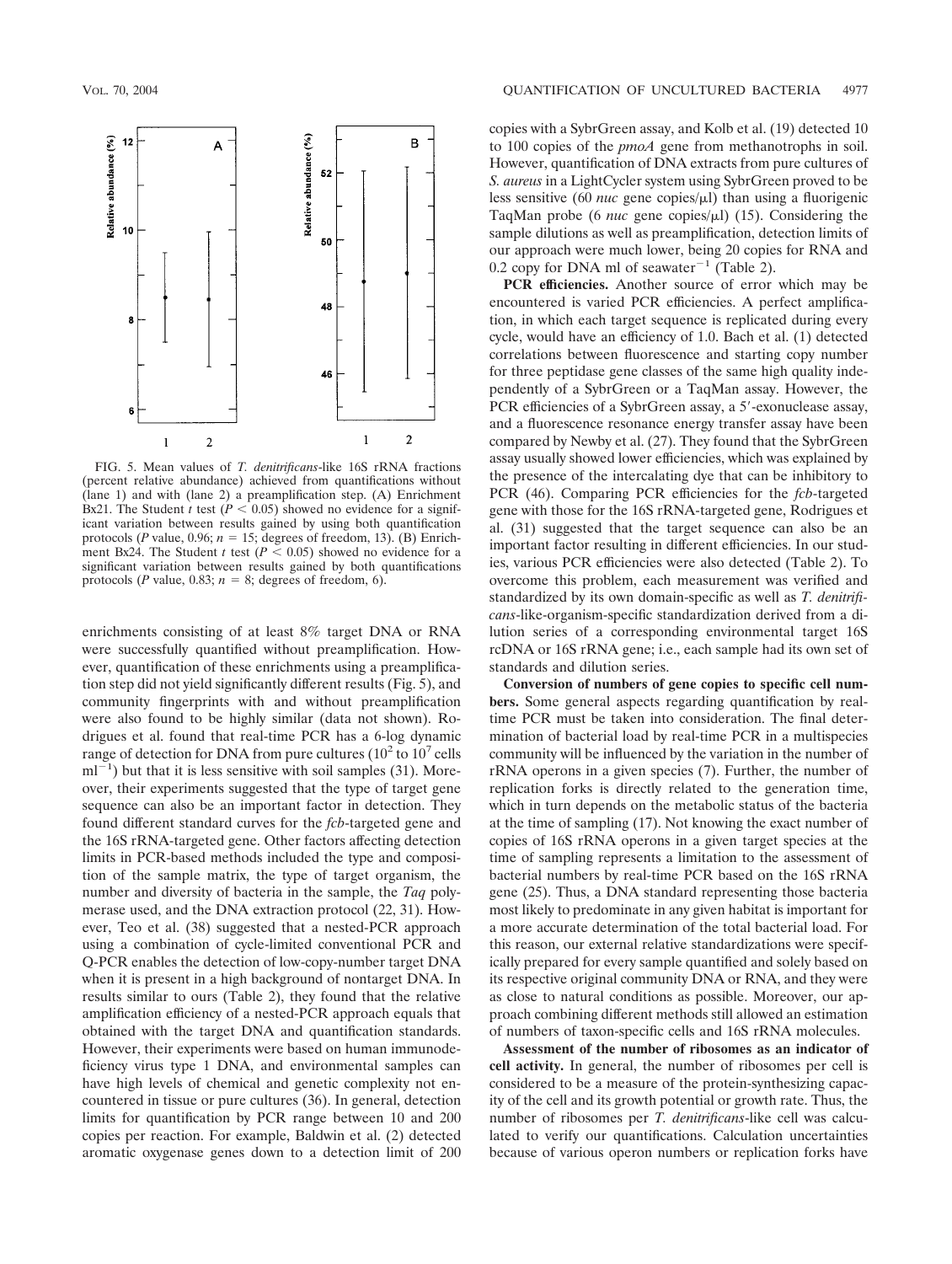already been discussed above. An average 16S rRNA gene copy number per cell of 2.3 is assumed for "*Epsilonproteobacteria*" (18). The average 16S rRNA gene copy number of our investigated microbial community is unknown. However, in comparison to other data, our calculations may support our quantification assay: *E. coli*, growing at a maximal growth rate under laboratory conditions, can contain up to 72,000 ribosomes per cell (8). Dependent on its activity level, the marine oligotrophic ultramicrobacterium *Sphingomonas* sp. strain RB2256 contained 200 to 2,000 ribosomes per cell (8). Investigating bacteria from four permanently cold marine stations, Sahm and Berninger (32) calculated numbers of 350 to 1,300 ribosomes per bacterial cell. Depending on the activity level, the number of ribosomes per *T. denitrificans*-like cell  $(\pm$  the standard deviation) ranged from 100 ( $\pm$ 70) to 1,500 ( $\pm$ 500). This appears to be reasonable for a marine taxon. These results indicate that our real-time PCR approach can be used for the assessment of both specific and relative abundances of uncultured marine bacteria.

### **ACKNOWLEDGMENTS**

The technical assistance of Claudia Höltje is greatly appreciated. This work was supported by funds from the European Commission for the AQUA-CHIP project (QLK4-2000-00764).

We are solely responsible for the content of this publication. It does not represent the opinion of the European Commission. The European Commission is not responsible for any use that might be made of data appearing therein.

#### **REFERENCES**

- 1. **Bach, H. J., J. Tomanova, M. Schloter, and J. C. Munch.** 2002. Enumeration of total bacteria with genes for proteolytic activity in pure cultures and in environmental samples by quantitative PCR mediated amplification. J. Microbiol. Methods **49:**235–245.
- 2. **Baldwin, B. R., C. H. Nakatsu, and L. Nies.** 2003. Detection and enumeration of aromatic oxygenase genes by multiplex and real-time PCR. Appl. Environ. Microbiol. **69:**3350–3358.
- 3. **Brettar, I., and G. Rheinheimer.** 1991. Denitrification in the Central Baltic: evidence for H2S-oxidation as motor of denitrification at the oxic-anoxic interface. Mar. Ecol. Prog. Ser. **77:**157–169.
- 4. **Brettar, I., and G. Rheinheimer.** 1992. Influence of carbon availability on denitrification in the central Baltic Sea. Limnol. Oceanogr. **37:**1146–1163.
- 5. **Cavicchioli, R., M. Ostrowski, F. Fegatella, A. Goodchild, and N. Guixa-Boixereu.** 2003. Life under nutrient limitation in oligotrophic marine environments: an eco/physiological perspective of *Sphingopyxis alaskensis* (formerly *Sphingomonas alaskensis*). Microb. Ecol. **45:**203–217.
- 6. **Corless, C. E., M. Guiver, R. Borrow, V. Edwards-Jones, E. B. Kaczmarski, and A. J. Fox.** 2000. Contamination and sensitivity issues with a real-time universal 16S rRNA PCR. J. Clin. Microbiol. **38:**1747–1752.
- 7. **Farrelly, V., F. A. Rainey, and E. Stackebrandt.** 1995. Effect of genome size and *rrn* gene copy number on PCR amplification of 16S rRNA genes from a mixture of bacterial species. Appl. Environ. Microbiol. **61:**2798–2801.
- 8. **Fegatella, F., J. Lim, S. Kjelleberg, and R. Cavicchioli.** 1998. Implications of rRNA operon copy number and ribosome content in the marine oligotrophic ultramicrobacterium *Sphingomonas* sp. strain RB2256. Appl. Environ. Microbiol. **64:**4433–4438.
- 9. **Filion, M., M. St. Arnaud, and S. H. Jabaji-Hare.** 2003. Direct quantification of fungal DNA from soil substrate using real-time PCR. J. Microbiol. Methods **53:**67–76.
- 10. **Grasshoff, K., M. Ehrhardt, and K. Kremling.** 1983. Methods of sea water analysis, 2nd ed. Verlag Chemie, Weinheim, Germany.
- 11. Gruber, F., F. G. Falkner, F. Dorner, and T. Hämmerle. 2001. Quantitation of viral DNA by real-time PCR applying duplex amplification, internal standardization, and two-color fluorescence detection. Appl. Environ. Microbiol. **67:**2837–2839.
- 12. Grüntzig, V., S. C. Nold, J. Zhou, and J. M. Tiedje. 2001. *Pseudomonas stutzeri* nitrite reductase gene abundance in environmental samples measured by real-time PCR. Appl. Environ. Microbiol. **67:**760–768.
- 13. **Harms, G., A. C. Layton, H. M. Dionisi, I. R. Gregory, V. M. Garrett, S. A. Hawkins, K. G. Robinson, and G. S. Sayler.** 2003. Real-time PCR quantification of nitrifying bacteria in a municipal wastewater treatment plant. Environ. Sci. Technol. **37:**343–351.
- 14. **Head, I. M., J. R. Saunders, and R. W. Pickup.** 1998. Microbial evolution, diversity, and ecology: a decade of ribosomal RNA analysis of uncultivated microorganisms. Microb. Ecol. **35:**1–21.
- 15. **Hein, I., A. Lehner, P. Rieck, K. Klein, E. Brandl, and M. Wagner.** 2001. Comparison of different approaches to quantify *Staphylococcus aureus* cells by real-time quantitative PCR and application of this technique for examination of cheese. Appl. Environ. Microbiol. **67:**3122–3126.
- 16. **Höfle, M. G.** 1992. Bacterioplankton community structure and dynamics after large-scale release of nonindigenous bacteria as revealed by low-molecular-weight RNA analysis. Appl. Environ. Microbiol. **58:**3387–3394.
- 17. **Klappenbach, J. A., J. M. Dunbar, and T. M. Schmidt.** 2000. rRNA operon copy number reflects ecological strategies of bacteria. Appl. Environ. Microbiol. **66:**1328–1333.
- 18. **Klappenbach, J. A., P. R. Saxman, J. R. Cole, and T. M. Schmidt.** 2001. rrndb: the ribosomal RNA operon copy number database. Nucleic Acids Res. **29:**181–184.
- 19. **Kolb, S., C. Knief, S. Stubner, and R. Conrad.** 2003. Quantitative detection of methanotrophs in soil by novel *pmoA*-targeted real-time PCR assays. Appl. Environ. Microbiol. **69:**2423–2429.
- 20. **Lane, D. J.** 1991. 16S/23S rRNA sequencing, p. 115–175. *In* E. Stackebrandt and M. Goodfellow (ed.), Nucleic acid techniques in bacterial systematics. John Wiley & Sons, Chichester, United Kingdom.
- 21. **Lockey, C., E. Otto, and Z. Long.** 1998. Real-time fluorescence detection of a single DNA molecule. BioTechniques **24:**744–746.
- 22. Löffler, F. E., Q. Sun, J. Li, and J. M. Tiedje. 2000. 16S rRNA gene-based detection of tetrachloroethene-dechlorinating *Desulforomonas* and *Dehalococcoides* species. Appl. Environ. Microbiol. **66:**1369–1374.
- 23. **Logan, J. M. J., K. J. Edwards, N. A. Saunders, and J. Stanley.** 2001. Rapid identification of *Campylobacter* spp. by melting peak analysis of biprobes in real-time PCR. J. Clin. Microbiol. **39:**2227–2232.
- 24. **Makino, S.-I., and H.-I. Cheun.** 2003. Application of real-time PCR for the detection of airborne microbial pathogens in reference to the anthrax spores. J. Microbiol. Methods **53:**141–147.
- 25. **Nadkarni, M. A., F. E. Martin, N. A. Jacques, and N. Hunter.** 2002. Determination of bacterial load by real-time PCR using a broad-range (universal) probe and primer sets. Microbiology **148:**257–266.
- 26. **Neretin, L. N., A. Schippers, A. Pernthaler, K. Hamann, R. Amann, and B. B. Jørgensen.** 2003. Quantification of dissimilatory (bi)sulphite reductase gene expression in *Desulfobacterium autotrophicum* using real-time RT-PCR. Environ. Microbiol. **5:**660–671.
- 27. **Newby, D. T., T. L. Hadfield, and F. F. Roberto.** 2003. Real-time PCR detection of *Brucella abortus*: a comparative study of SYBR Green I, 5'exonuclease, and hybridization probe assays. Appl. Environ. Microbiol. **69:** 4753–4759.
- 28. **Pfaffl, M. W., and M. Hageleit.** 2001. Validities of mRNA quantification using recombinant RNA and recombinant DNA external calibration curves in real-time RT-PCR. Biotechnol. Lett. **23:**275–282.
- 29. Pöhler, I., D. F. Wenderoth, K. Wendt-Potthoff, and M. G. Höfle. 2002. Bacterioplankton community structure and dynamics in enclosures during bio-remediation experiments in an acid mining lake. Water Air Soil Pollut. Focus **2:**111–121.
- 30. **Qi, Y., G. Patra, X. Liang, L. E. Williams, S. Rose, R. J. Redkar, and V. G. Delvecchio.** 2001. Utilization of the *rpoB* gene as a specific chromosomal marker for real-time PCR detection of *Bacillus anthracis.* Appl. Environ. Microbiol. **67:**3720–3727.
- 31. **Rodrigues, J. L. M., M. R. Aiello, J. W. Urbance, T. V. Tsoi, and J. M. Tiedje.** 2002. Use of both 16S rRNA and engineered functional genes with real-time PCR to quantify an engineered, PCB-degrading *Rhodococcus* in soil. J. Microbiol. Methods **51:**181–189.
- 32. **Sahm, K., and U.-G. Berninger.** 1998. Abundance, vertical distribution, and community structure of benthic prokaryotes from permanently cold marine sediments (Svalbard, Arctic Ocean). Mar. Ecol. Prog. Ser. **165:**71–80.
- 33. **Schut, F.** 1993. Ecophysiology of a marine ultramicrobacterium. Thesis. University of Groningen, Groningen, The Netherlands.
- 34. **Schwieger, F., and C. Tebbe.** 1998. A new approach to utilize PCR–singlestrand conformation polymorphism for 16S rRNA gene-based microbial community analysis. Appl. Environ. Microbiol. **64:**4870–4876.
- 35. **Stubner, S.** 2002. Enumeration of 16S rDNA of *Desulfotomaculum* lineage 1 **EXIGNET, S. 2002.** Entrineed for 109 121 at the Bestaper material metallic 1 in rice field soil by real-time PCR with SybrGreen<sup>TM</sup> detection. J. Microbiol. Methods **50:**155–164.
- 36. **Stults, J. R., O. Snoeyenbos-West, B. Methe, D. R. Lovley, and D. P. Chan**dler. 2001. Application of the 5' fluorogenic exonuclease assay (TaqMan) for quantitative ribosomal DNA and rRNA analysis in sediments. Appl. Environ. Microbiol. **67:**2781–2789.
- 37. **Suzuki, M. T., L. T. Taylor, and E. F. DeLong.** 2000. Quantitative analysis of small-subunit rRNA genes in mixed microbial populations via 5'-nuclease assays. Appl. Environ. Microbiol. **66:**4605–4614.
- 38. **Teo, I. A., J. W. Choi, J. Morlese, G. Taylor, and S. Shaunak.** 2002. Light-Cycler qPCR optimisation for low copy number target DNA. J. Immunol. Methods **270:**119–133.
- 39. **van Kuppefeld, F. J. M., J. T. M. van der Logt, A. F. Angulo, M. J. van Zoest, W. G. V. Quint, H. G. M. Niesters, J. M. D. Galama, and W. J. G. Melchers.**